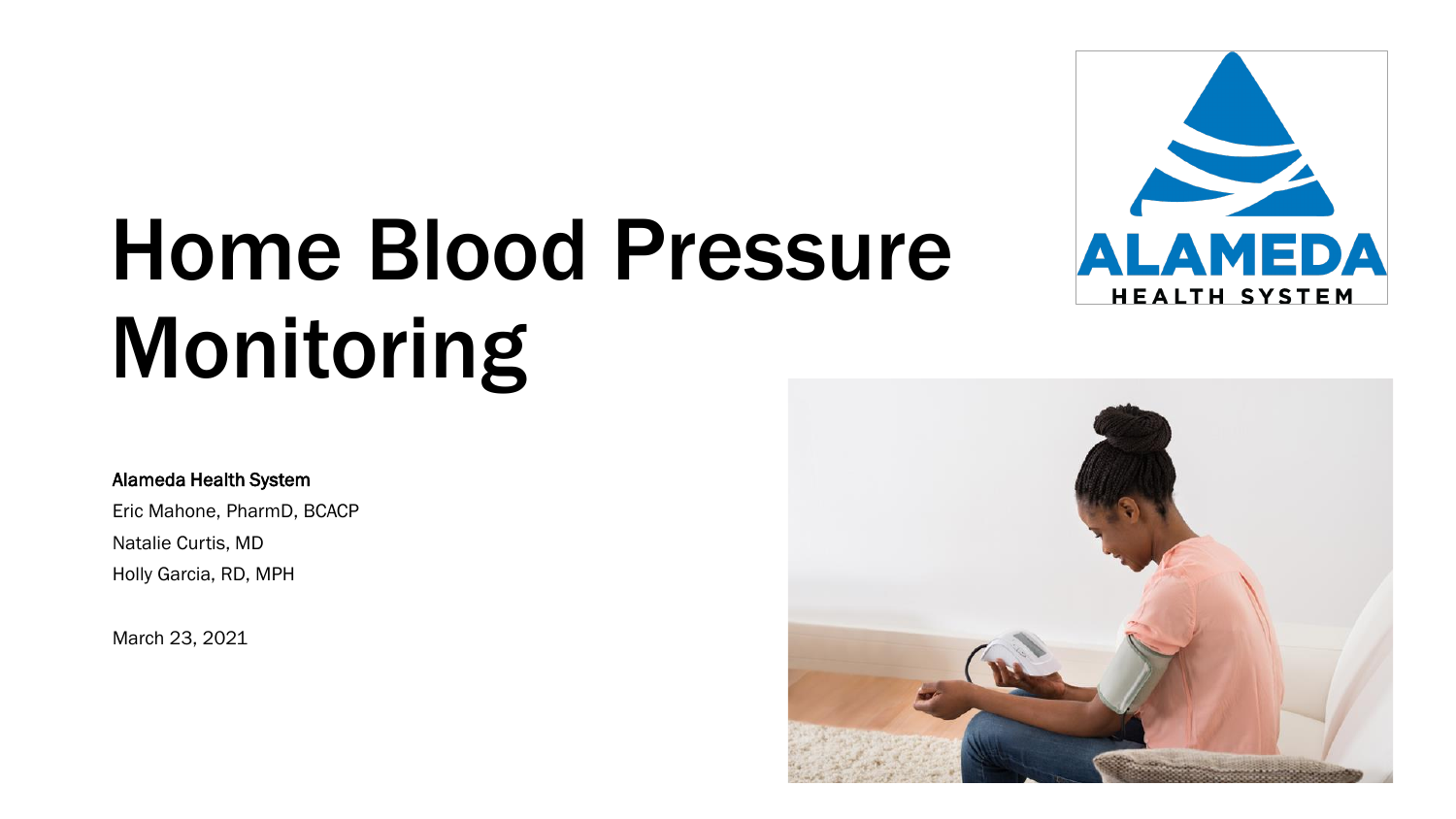# Our Desired Future for SMBP at AHS

- *Every* primary care patient with a diagnosis of hypertension has equal access and training for home blood pressure monitoring if desired.
- AHS will promote the health of our patients with diabetes by maintaining the percentage of those with controlled blood pressure.
	- Pre-COVID  $(3/2020)$  baseline = 69.2%
	- Current (1/2021) maintenance target = 56.2%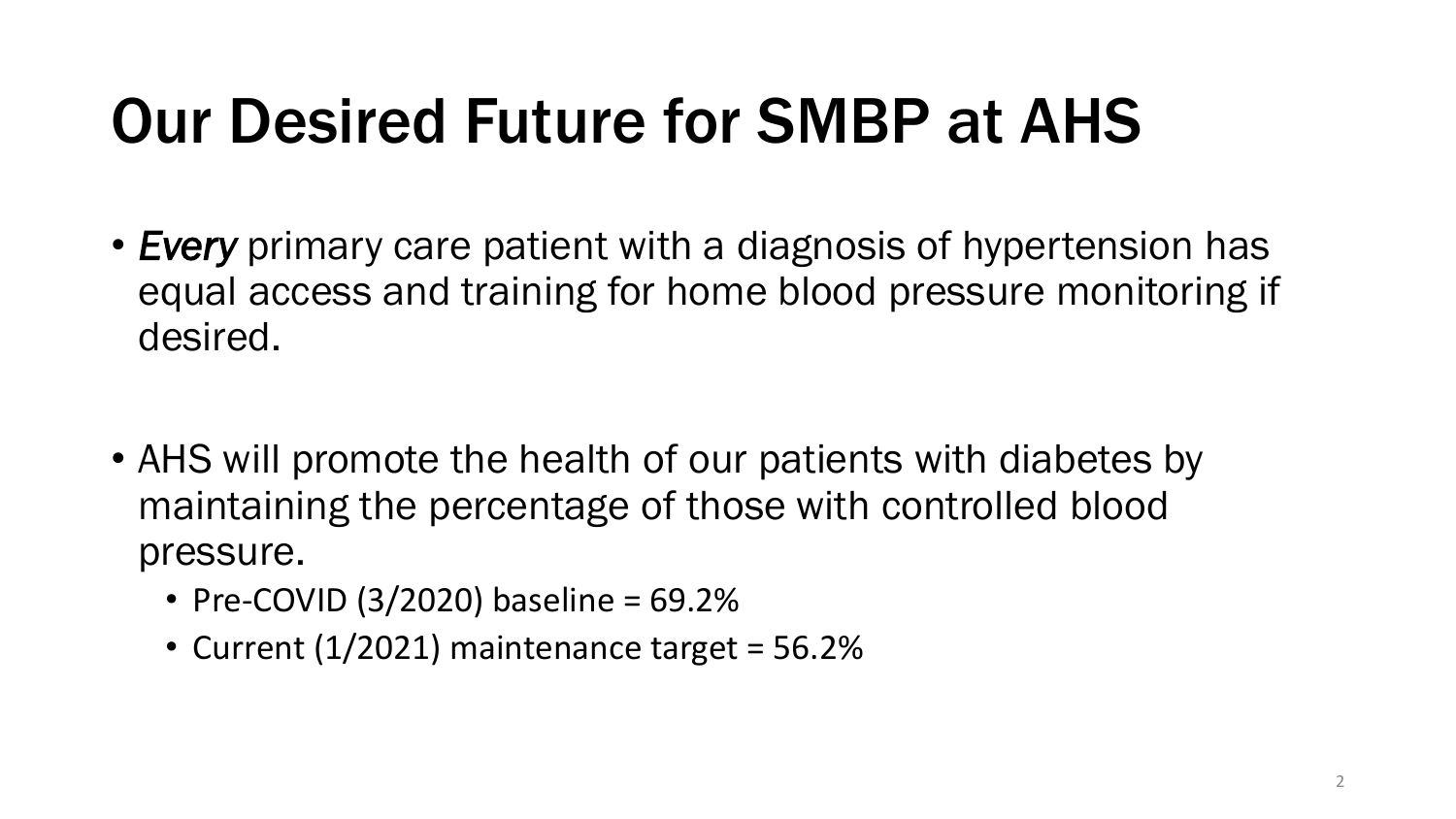# Why It's Not Possible Now

- Roughly half of primary care visits remain telehealth today
- Patients, providers, and payers do not appreciate the power of SMBG:
	- Some payers lack adequate access or coverage for blood pressure cuffs
- Patients do not have access to high quality training on how to use and report home blood pressures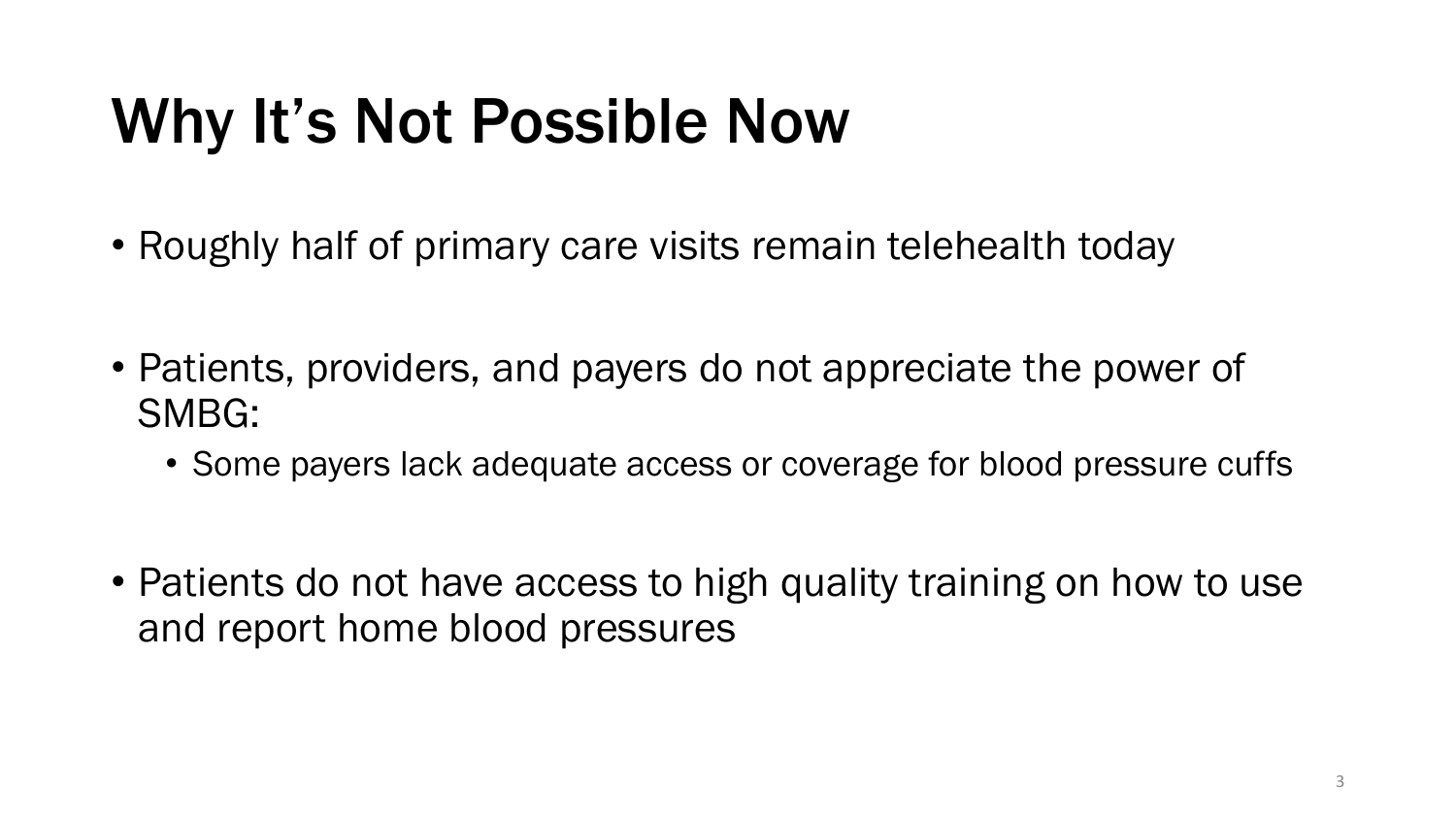## Learning that Informed Our Desired Future

Bright Spots/Accomplishments

Activities We will Keep Doing

- Home BP monitoring dramatically improves blood pressure control
- With basic teaching, 3/4 of patients can report BP values through telehealth
- Reinforces patient-centered team-based care
- Purchase cuffs for select patients with DM + HTN
- Empower RN/LVN/MA visit SMBP teaching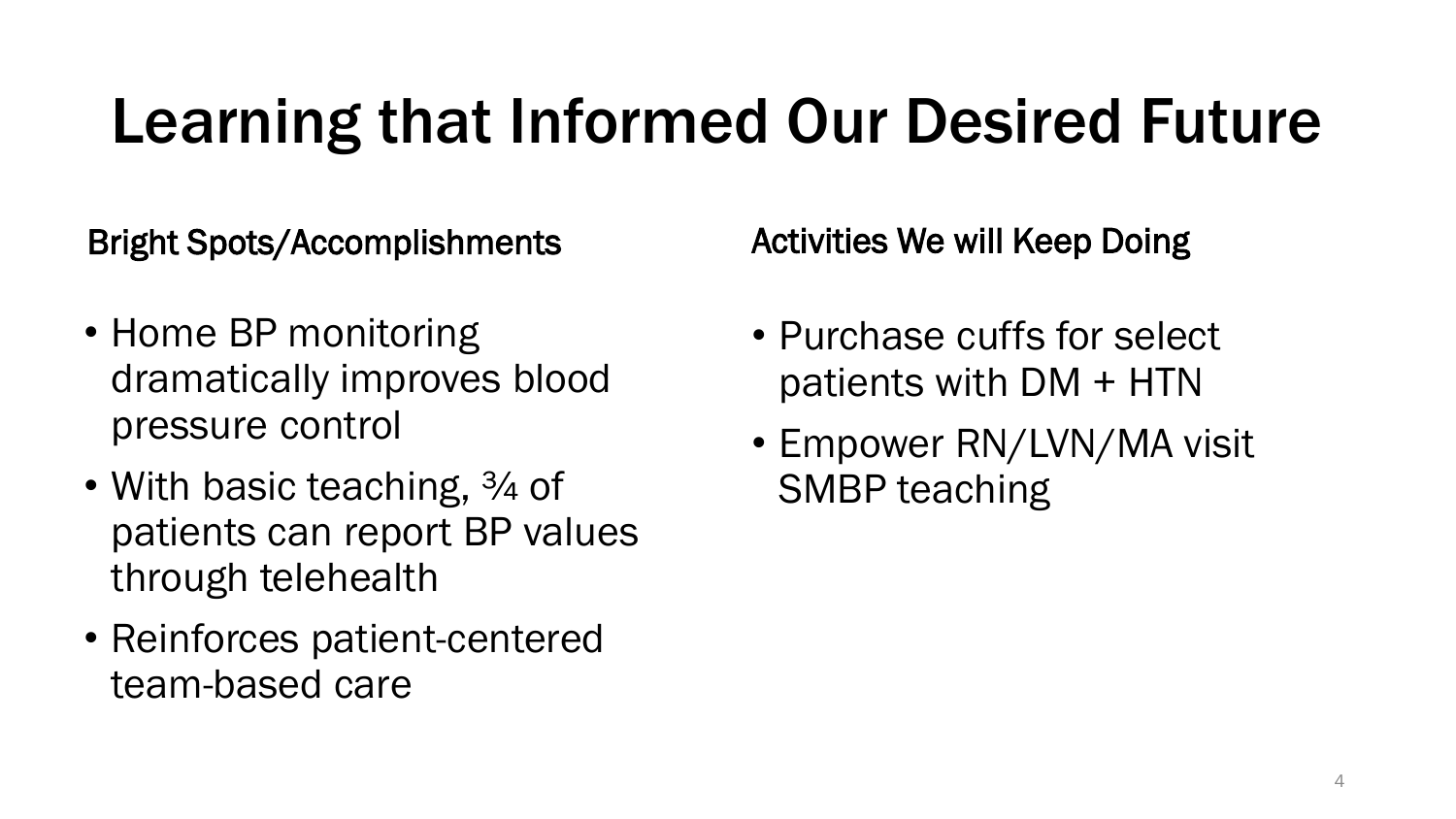#### What Else is Possible for SMBP?

- SMBP supports telehealth access:
	- Improve uptake and efficiency of video visits for providers
	- Opens the door for additional remote monitoring possibilities (CHF, DM)
- Maximize patient engagement with hypertension management
	- Self-monitoring alone has shown improvements in blood pressure
	- Remote group visit opportunities as well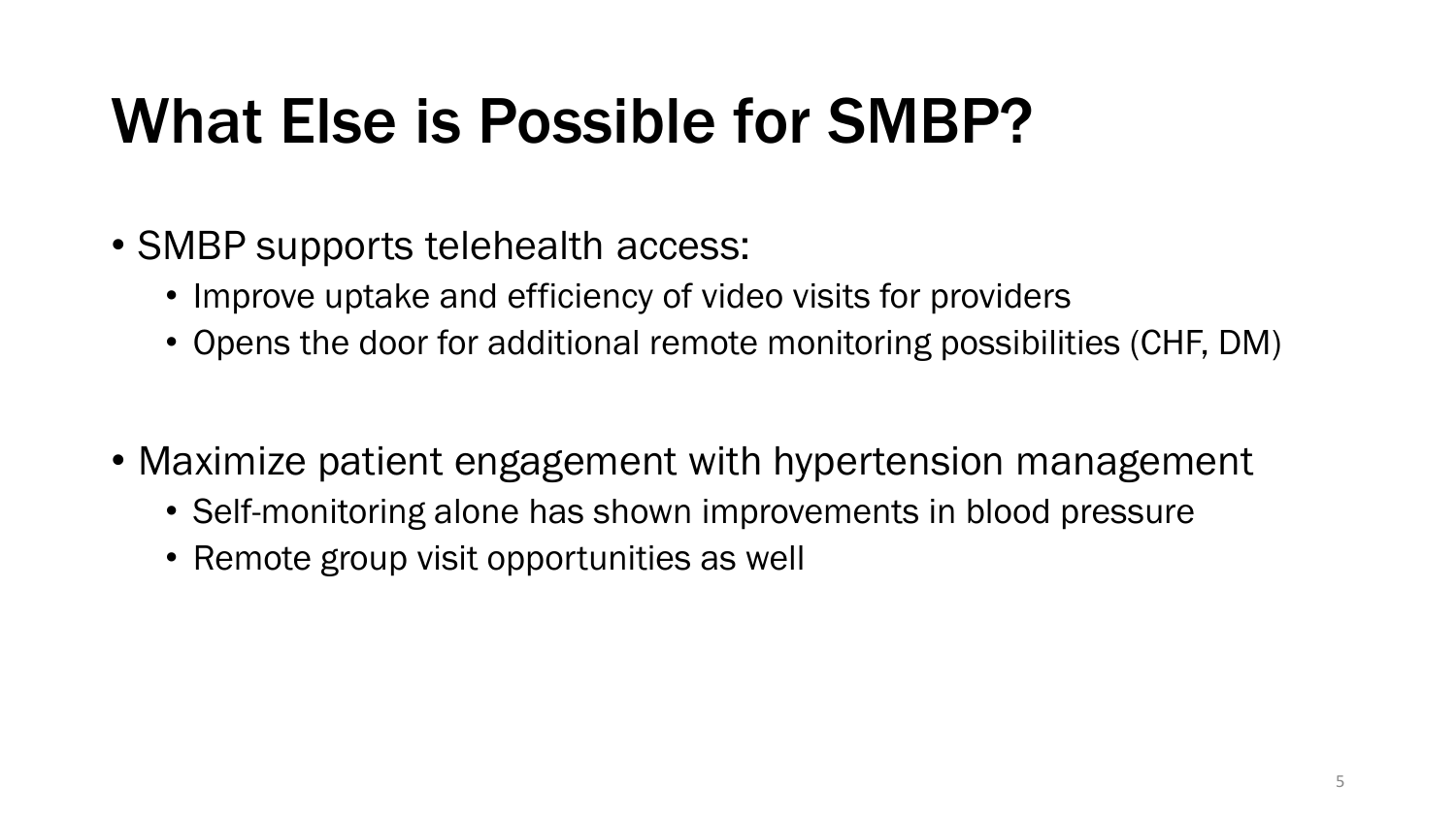### Benefits of Achieving Desired Future

- Reduce overall cardiovascular mortality for AHS patients
- Ability to meet patients where they are at with health care needs:
	- Overcome access issues (transportation, availability during clinic hours)
- Meet QIP/P4P metric goals for hypertension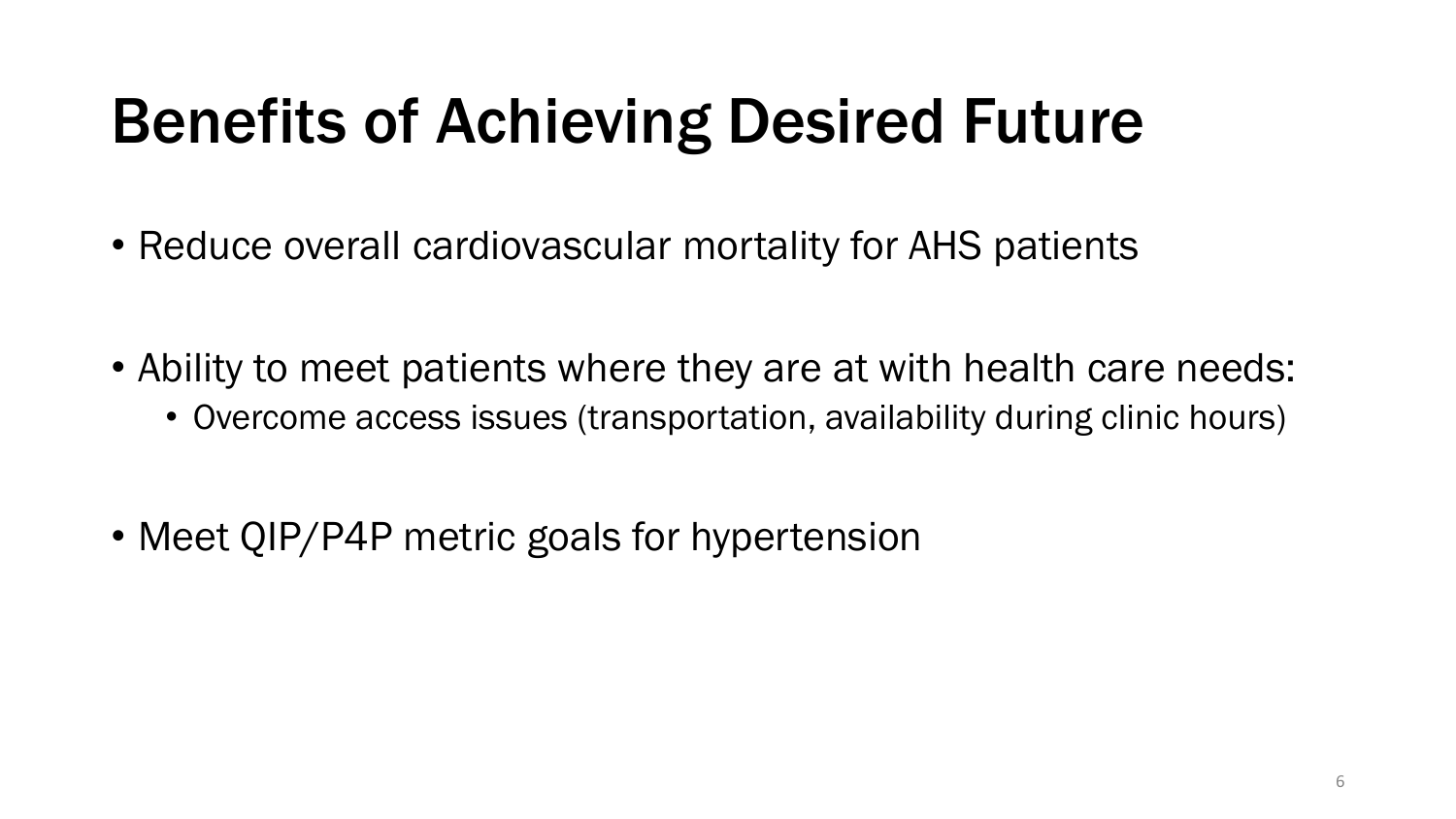# Challenges if We Don't Move Forward

- Dependence on in-person visits for BP management will continue
- An unknown portion of our patients will prefer telehealth after the pandemic:
	- Without SMBP option available, patients may choose to have their care elsewhere

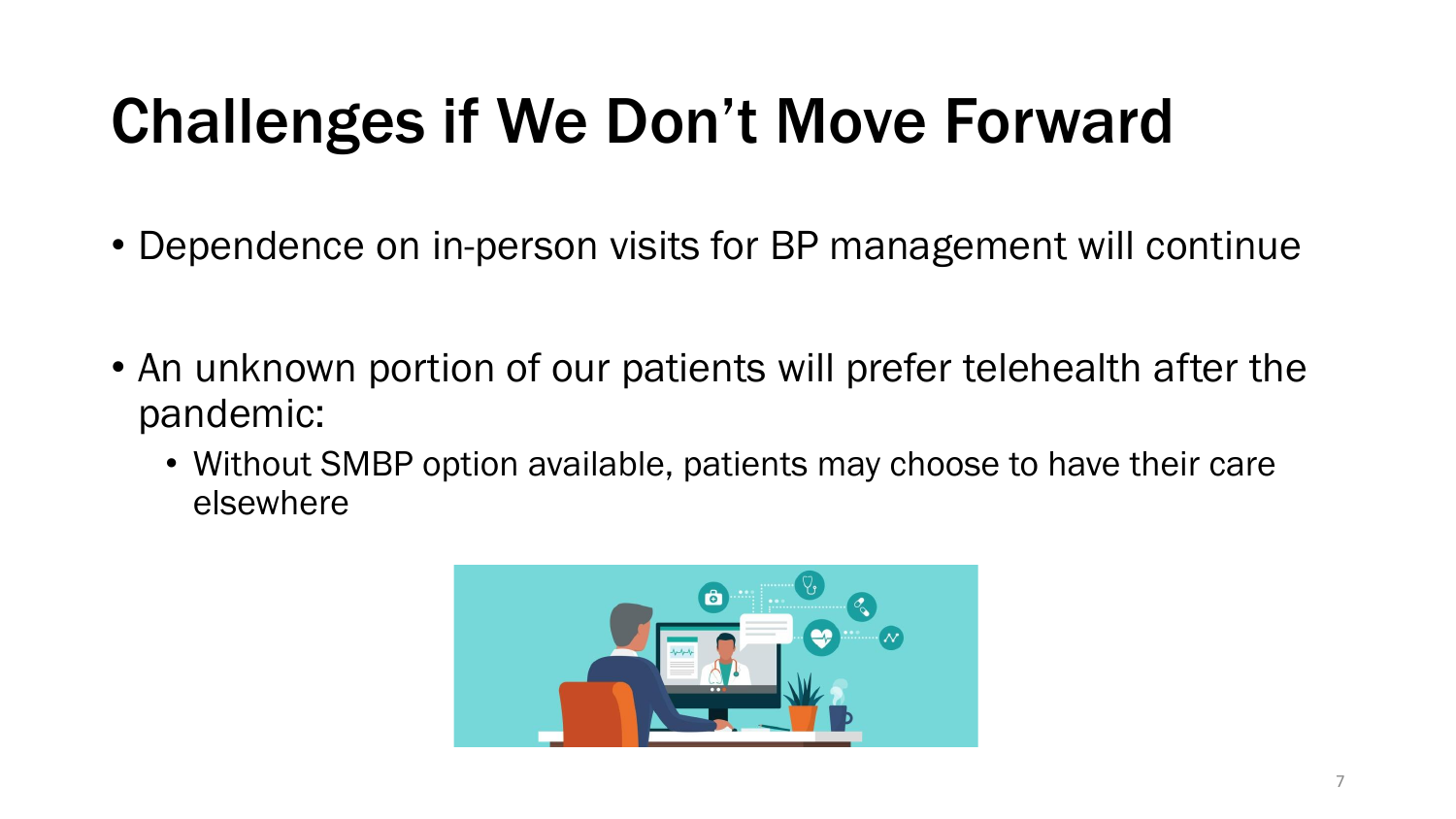#### What We Need to Make it Happen

- Financial support to provide cuffs for those that cannot obtain them through payer
	- \$32.50/cuff for assigned patients with DM and HTN
- Telehealth visit access for all members of care team
	- IT upgrades web cams, CPU capable of supporting software necessary
	- 40+ RN, PharmD, LVN, MA without access
- Clinic and nursing leadership reinforce and spread SMBP model:
	- Clinical champion at all primary care sites
	- 1 hour of meeting time for training MA, RN, clinical champion